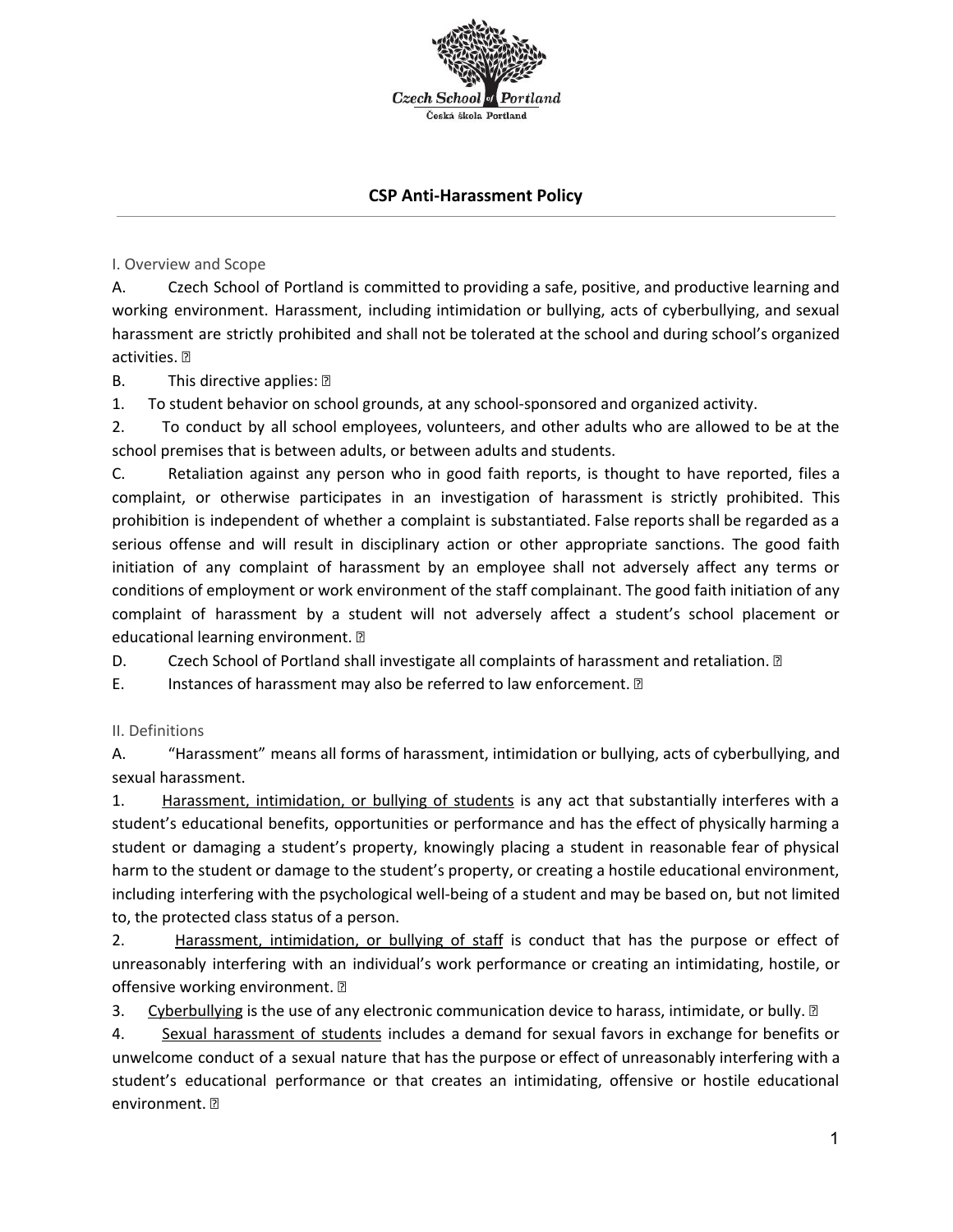

# **CSP Anti-Harassment Policy**

5. Sexual harassment of employees includes a demand for sexual favors in exchange for benefits or unwelcome conduct of a sexual nature that has the purpose or effect of unreasonably interfering with an employee's performance or that creates and an intimidating, hostile, or offensive work environment.  $\overline{2}$ 

B. "Protected class" means a group of persons distinguished, or perceived to be distinguished, by race, color, religion, sex, sexual orientation, gender identity, national origin, marital status, familial status, source of income, or disability.

C. "Retaliation" means experiencing an adverse impact after making or supporting a claim of harassment if the impact would deter a reasonable person from making such a claim.  $\mathbb D$ 

D. "Sexual orientation" means an individual's actual or perceived heterosexuality, homosexuality, bisexuality, or gender identity. 2

E. "Gender identity" means a person's sense of being male, female, fluid, or neither regardless of whether the individual's appearance, expression, or behavior differs from that traditionally associated with the individual's sex at birth. 2

III. Czech School of Portland shall use evidenced-based strategies to maintain schoolwide and classroom environments that are safe, promote learning and free of harassment.

A. School-Wide Student Notification: Students shall be informed of the definition of, consequences for, and obligation to report harassment and retaliation. This can be accomplished in the form of class discussion or activity. ?

B. Students who believe they have been subjected to harassment or retaliation are encouraged to immediately inform a teacher, or other school employee or volunteers.

1. Students who witness or have reliable knowledge of harassment or retaliation against any student should report their concerns to a teacher, or any school employee or volunteer as soon as possible.  $\mathbb D$ 

2. Any employee or volunteer who witnesses or has reliable knowledge of harassment against any student or who receives such a report shall immediately report the conduct to the Board of the Czech School or designee.

## IV. Consequences

A. Students who are found in violation of this directive are subject to disciplinary action ranging from a Level One conference to a Level Four expulsion/delayed expulsion/reassignment or referral. Disciplinary action depends on the number of occurrences and the severity of the offense.

B. School employees, volunteers, and other adults who are allowed on the Czech School of Portland premises found in violation of this directive are subject to discipline including dismissal and referral to law enforcement.